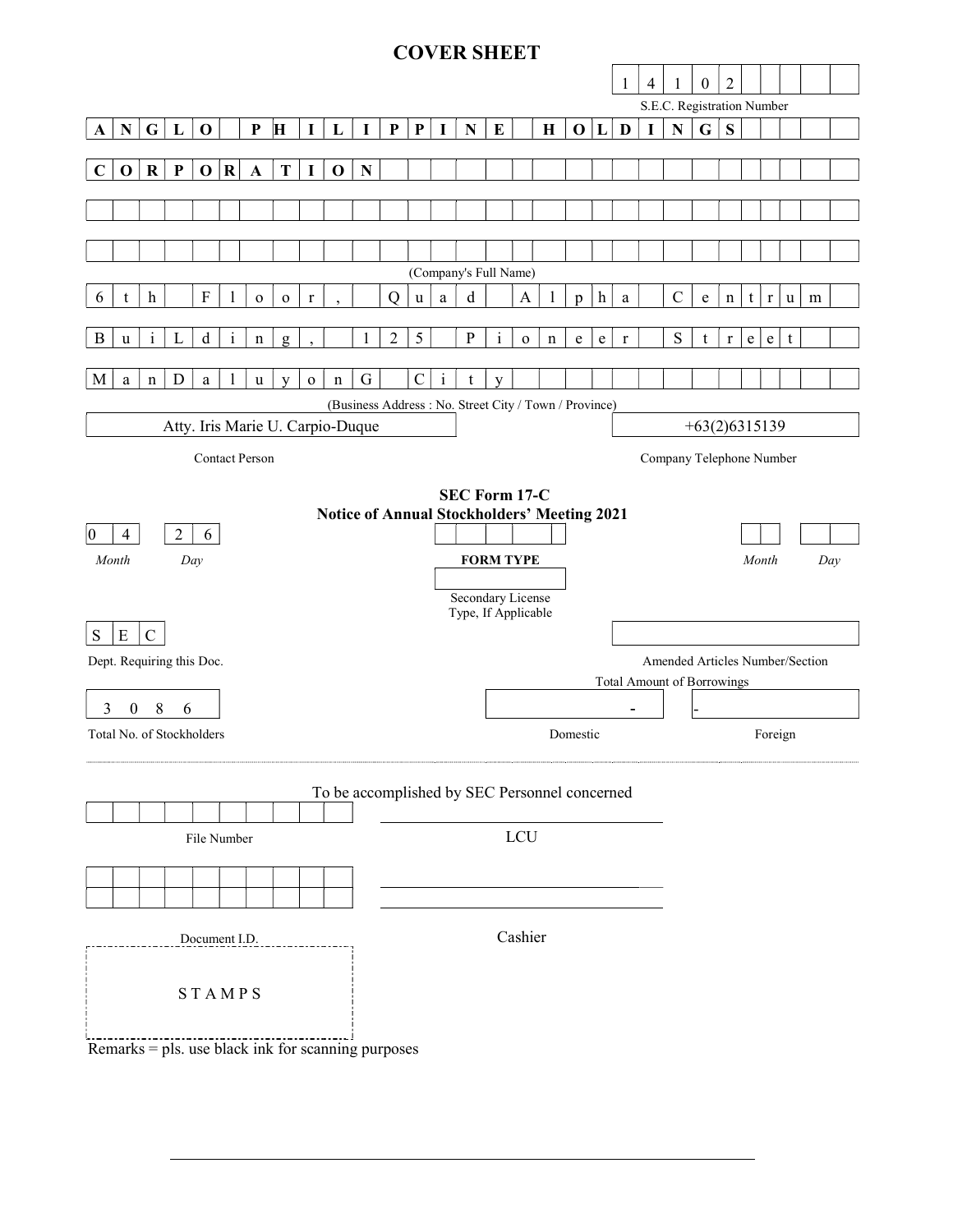## SECURITIES AND EXCHANGE COMMISSION

## SEC FORM 17-C

## CURRENT REPORT UNDER SECTION 17 OF THE SECURITIES REGULATION CODE AND SRC RULE 17.2(C) THEREUNDER

- 1. 26 April 2021\_ Date of Report (Date of earliest event reported)
- 2. SEC Identification No.:14102
- 3. BIR Tax Identification No. 000-175-630
- 4. ANGLO PHILIPPINE HOLDINGS CORPORATION Exact name of registrant as specified in its charter
- 5. **METRO MANILA, PHILIPPINES** 6. (SEC Use Only) Province, country or other jurisdiction of Industry Classification Code incorporation
- 7. QUAD ALPHA CENTRUM, 125 PIONEER, MANDALUYONG CITY 1550<br>Address of principal office Postal Code Address of principal office
- 8. (632) 631 5139; 635 6130 Registrant's telephone number, including area code
- 9.  $N.A.$ Former name or former address, if changed since last report
- 10. Securities registered pursuant to Sections 8 and 12 of the SRC or Sections 4 and 8 of the RSA

| Title of Each Class | Number of Shares Outstanding   |
|---------------------|--------------------------------|
|                     | $(QP1.00$ Par Value)           |
|                     | and Amount of Debt Outstanding |

Common Stock 3,003,302,538 (excluding 13,000,000 shares in Treasury Stocks) Loans Payable and Long Term Debt None

11. Indicate the item numbers reported herein: **ITEM 9**